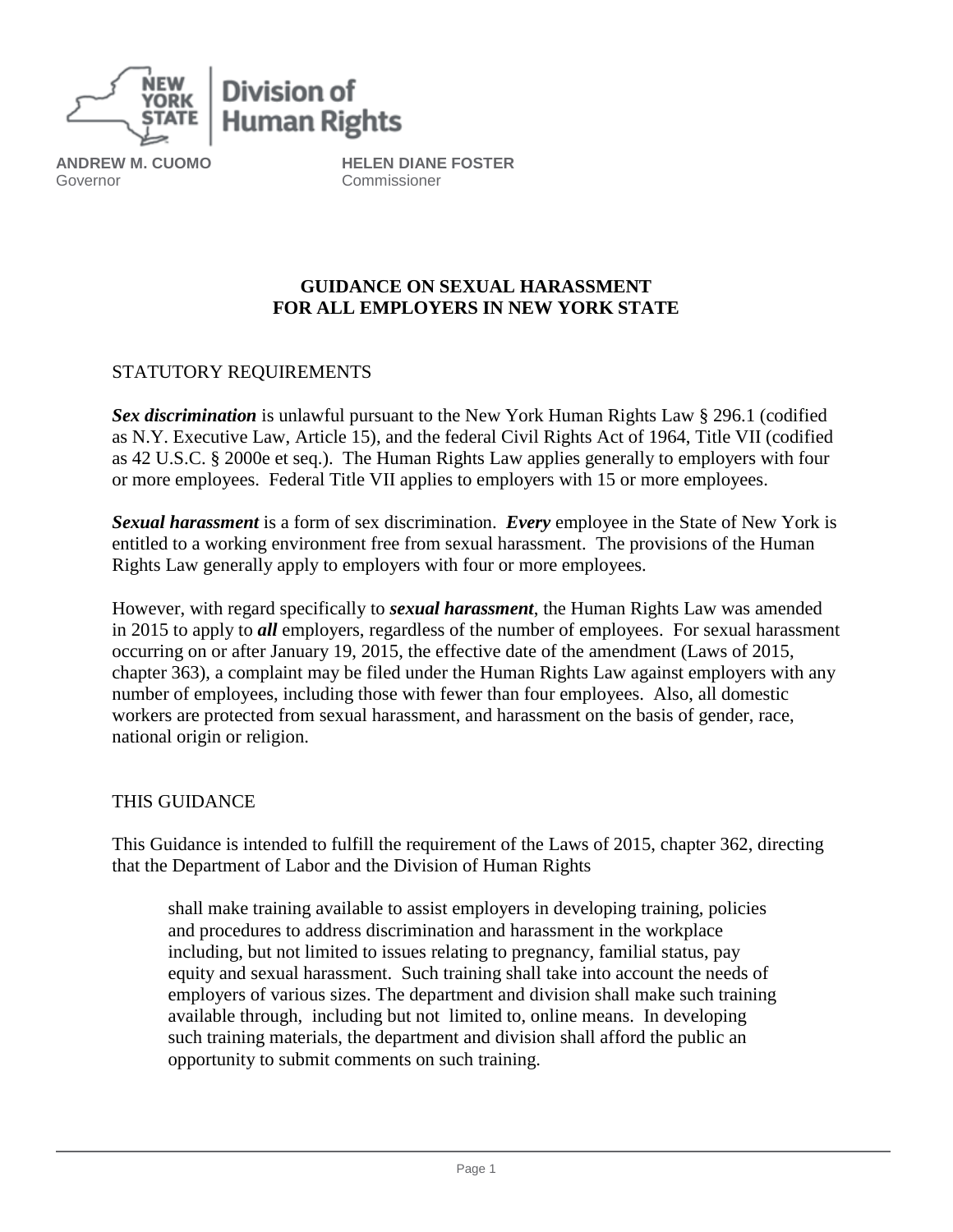This Guidance is available on the Division of Human Rights website, [www.dhr.ny.gov,](http://www.dhr.ny.gov/) or by calling the Division at 888-392-3644, and on the Department of Labor's website, [www.labor.ny.gov,](http://www.labor.ny.gov/) or by calling the Department of Labor at 888-469-7365.

# WHAT IS SEXUAL HARASSMENT?

Sexual harassment in the form of a "hostile environment" consists of words, signs, jokes, pranks, intimidation or physical violence which are of a sexual nature, or which are directed at an individual because of that individual's sex. Sexual harassment also consists of any unwanted verbal or physical advances, sexually explicit derogatory statements, or sexually discriminatory remarks made by someone in the workplace which are offensive or objectionable to the recipient, which cause the recipient discomfort or humiliation, or which interfere with the recipient's job performance.

A type of sexual harassment known as "quid pro quo" harassment occurs when a person in authority tries to trade job benefits for sexual favors. This can include hiring, promotion, continued employment or any other terms conditions or privileges of employment. Only supervisors and managers are deemed to engage in this kind of harassment, because co-workers do not have the authority to grant or withhold benefits.

Sexual harassment can occur between males and females, or between persons of the same sex. Sexual harassment that occurs because the victim is transgender is also unlawful.

A single incident of inappropriate sexual behavior may be enough to rise to the level of sexual harassment, depending on the severity of such incident. The law requires that the behavior be severe or pervasive, so that one joke or comment may not be enough to be sexual harassment. However, the courts have held that a single incident could be considered sexual harassment, depending on the circumstances.

See further below, the section on Descriptions and Examples of Sexual Harassment.

### WHEN IS THE EMPLOYER LIABLE FOR SEXUAL HARASSMENT?

Employers are strictly liable for harassment of an employee by an owner or high-level manager. This means if one owner or manager harasses an employee, even without the knowledge of the other owners or managers, the employer is nevertheless legally responsible.

Employers may be strictly liable for harassment by a lower-level manager, or by a supervisor if that supervisor has a sufficient degree of control over the working conditions of the victim. This means that the employer may be legally responsible for such harassment, even if no owner or manager knew about it. See further below, on how such liability may be avoided by having a sexual harassment policy, and using it effectively.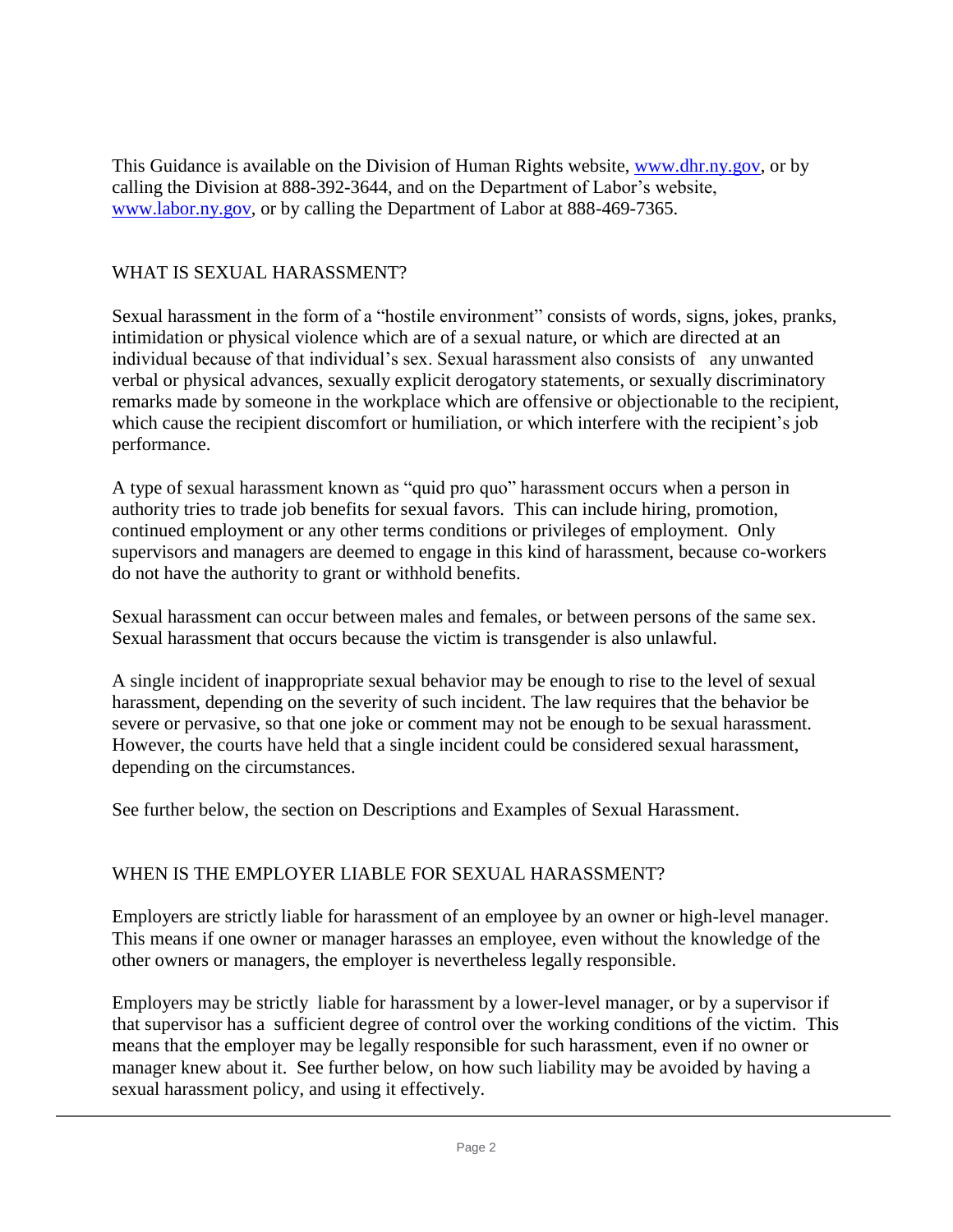Employers may be liable for the harassment of an employee coworkers, if the employer knew or should have known about the harassment. This means the employer will be liable if the employer was negligent about preventing or stopping harassment.

Furthermore, if an employee complains of harassment to any supervisor or manager, the knowledge of the supervisor or manager will be considered to be the knowledge of the employer. Therefore it is very important that the employer have a sexual harassment policy that requires supervisors and managers to report any complaint of sexual harassment, and any possible harassment that comes to their attention for any reason. See further below Employer Policy on Sexual Harassment.

# RETALIATION IS UNLAWFUL

It is unlawful for any employer, or any agent or employee of the employer, to retaliate against an employee who has complained of sexual harassment.

The Human Rights Law protects any individual who has engaged in "protected activity." Protected activity occurs when a person has

- filed a formal written complaint of sexual harassment, either internally with management or human resources, or with any anti-discrimination agency,
- testified or assisted in a proceeding involving sexual harassment under the Human Rights Law,
- opposed sexual harassment by making a verbal or informal complaint to management, or by simply informing a supervisor or manager of harassment,
- complained that another employee has been sexually harassed, or
- encouraged a fellow employee to report harassment.

(For employers with four or more employees, retaliation also applies to opposition to any other actions forbidden by the Human Rights Law.)

If the employee has participated in a proceeding before the Division of Human Rights, or in a court of law, that complainant or witness is absolutely protected against retaliation for any oral or written statements made to the Division or a court in the course of proceedings, regardless of the merits or disposition of the underlying complaint.

Even if the alleged harassment does not turn out to rise to the level of a violation of the Human Rights Law, the individual is protected if he or she had a good faith belief that the practices were unlawful. However, the retaliation provision is not intended to protect persons making intentionally false charges of harassment.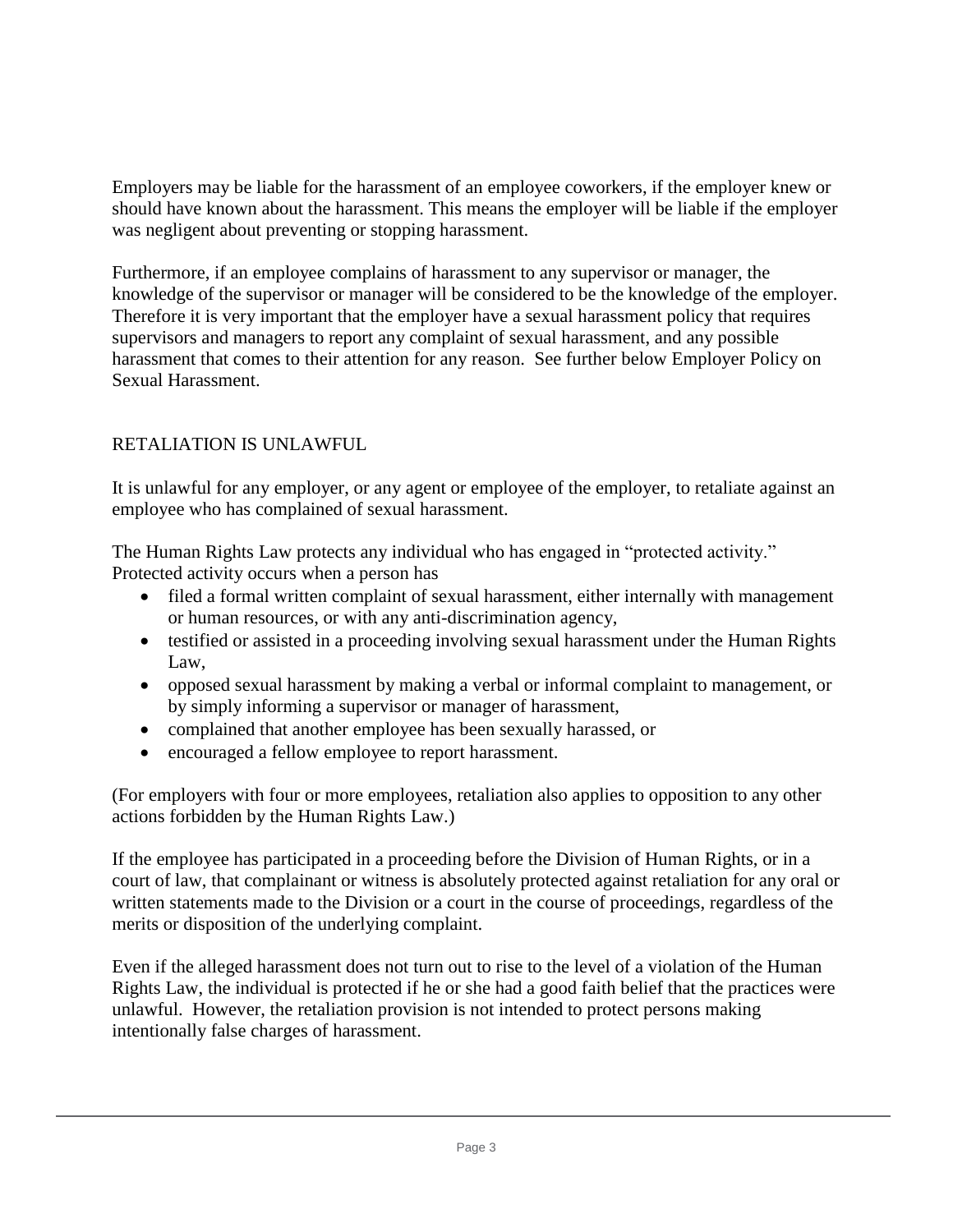# WHAT IS RETALIATION?

Retaliation consists of an adverse action or actions taken against the employee by the employer. The action need not be job-related or occur in the workplace. Unlawful retaliation can be any action, more than trivial, that would have the effect of dissuading a reasonable worker from making or supporting a charge of harassment or any other practices forbidden by the Law. Actionable retaliation by an employer can occur after the individual is no longer employed by that employer. This can include giving an unwarranted negative reference for a former employee.

A negative employment action is not retaliatory merely because it occurs after the employee engaged in protected activity. Employees continue to be subject to all job requirements and disciplinary rules after having engaged in such activity. In order to make a claim of retaliation, the individual must be able to substantiate the claim that the adverse action was retaliatory.

## HAVING AN EFFECTIVE SEXUAL HARASSMENT POLICY

Having a policy that recognizes that sexual harassment is unlawful, and that signals to all persons in the organization that sexual harassment will not be tolerated, is an important step in limiting the employer's liability by

- preventing sexual harassment,
- providing a means for employees to alert management if sexual harassment is occurring,
- providing for investigation of all allegations of sexual harassment, and
- providing for prompt and effective corrective action to be taken when sexual harassment has occurred.

Employers may avoid legal responsibility for sexually harassing actions by lower-level managers, supervisor and coworkers if they

- provide employees with a reasonable opportunity to complain of harassment, and
- take prompt and effective corrective action to stop the harassment once it is reported, or otherwise known about.

This means that the employer should have a policy, as explained more fully below in the section on Employer Policy on Sexual Harassment, that

- advises employees that sexual harassment is against the employer's workplace policy and will not be tolerated,
- tells employees to whom they can complain if they are a victim, or if they see harassment of others,
- assures employees that they will not be retaliated against for complaining, and
- indicates that all complaints will be investigated and dealt with appropriately.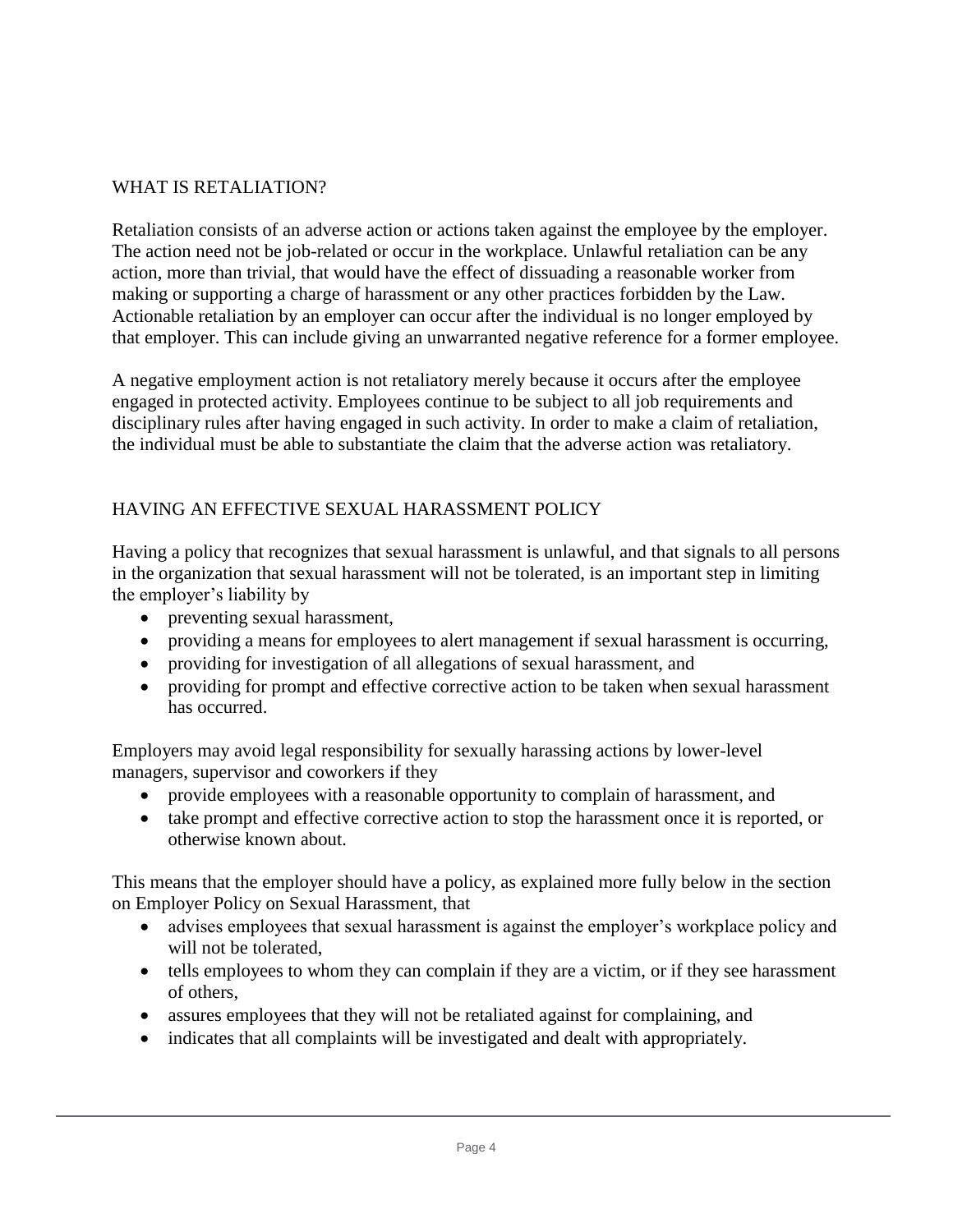An employer may still be liable, however, if they have a history of not following their own policy, such as by taking no action to stop harassment once they know of the harassment. Such failure to enforce the anti-harassment policy may signal to employees that complaining is futile, and the employer may become liable for all harassing conduct, regardless of whether owners or managers knew it was happening, or had a policy that purported to prevent sexual harassment.

# RECOMMENDED CONTENT OF EMPLOYER POLICY ON SEXUAL HARASSMENT

A Policy on Sexual Harassment should contain the following statements:

- the employer is committed to maintaining a workplace free from sexual harassment
- sexual harassment is unlawful and subjects the employer to liability
- any possible sexual harassment will be investigated whenever management receives a complaint or otherwise knows of possible sexual harassment occurring
- those who engage in sexual harassment will be subject to disciplinary action

The Policy should also contain information:

- explaining and defining sexual harassment, so that employees will know what actions are prohibited (see further below section on Descriptions and Examples of Sexual Harassment)
- encouraging employees to complain of sexual harassment that they experience or know about
- indicating to whom employees can complain about sexual harassment (this should, particularly with smaller employers, include all owners and managers, or otherwise provide open access for employee complaints)
- requiring employees to cooperate with management during any investigation of sexual harassment
- requiring all supervisory and management staff to report any complaint that they receive, or any harassment that they observe (supervisor or manager's knowledge of sexual harassment may create liability for the employer)

### DESCRIPTIONS AND EXAMPLES OF SEXUAL HARASSMENT

For the legal definition of sexual harassment, see the above section What is Sexual Harassment? Further descriptions and examples include the following.

Sexual harassment includes unwelcome sexual advances, requests for sexual favors, or other verbal or physical conduct of a sexual nature, when:

- Such conduct is made either explicitly or implicitly a term or condition of employment,
- Submission to or rejection of such conduct is used as the basis for employment decisions affecting an individual's employment; or